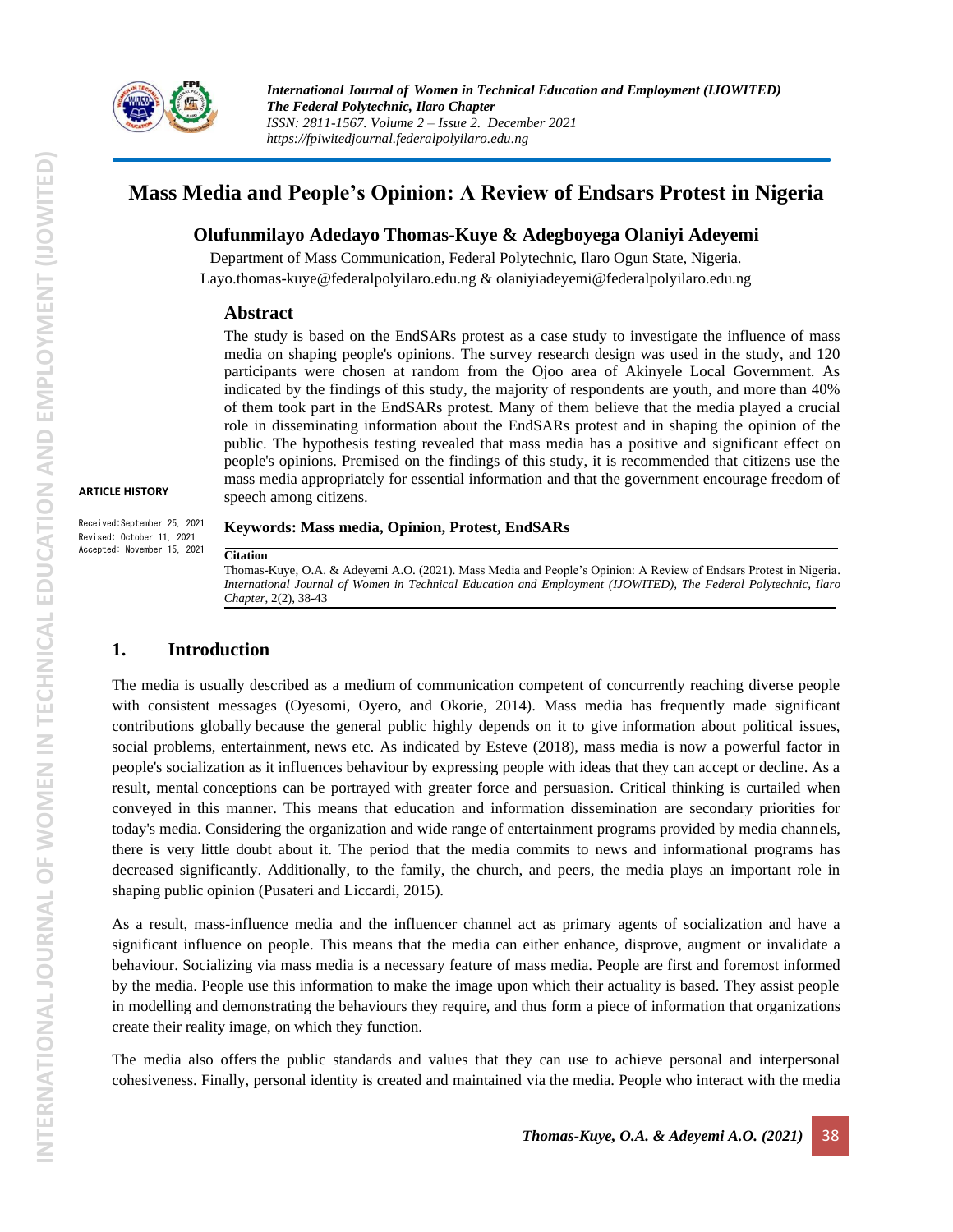

*International Journal of Women in Technical Education and Employment (IJOWITED) The Federal Polytechnic, Ilaro Chapter ISSN: 2811-1567. Volume 2 – Issue 2. December 2021 https://fpiwitedjournal.federalpolyilaro.edu.ng*

may form their classifications of who they are as people and social beings. The term "mass media" is known as the technology that is intended to reach a large number of people. It is the primary means of communication to reach out to the general public. The most widely used forms of mass media are newspapers, articles, radio, television, and the nternet. The masses generally depend on on the mass media for relevant information and news. (Awatade, 2014). The general public frequently depends on on the mass media to keep them informed about political and social issues, entertainment, and popular culture headlines (Awatade, 2014). In some cases, the media has changed the social structure in a negative direction. The greatest strength of mass media is its "social influence." Because people trust what the media informs them, this is the case. In today's world, where people are too preoccupied to verify the news report on top media outlets and print media, they rely on the mass media ignorantly.

Because viewers and readers can't tell the difference between what is right and wrong, the media has taken control of their moral judgements. For many people, the media is now the utmost source of information, which must be accepted at all costs. Therefore, it allows people to use the media to negatively influence public opinion (Murshed,2014). The media play an important role in informing, educating, and entertaining the public. In the present era, where numerous events occur daily that impact society overtly or covertly, it is essential that everyone be at least familiar with the general situation.

Then, there's the media's role, whether it's print, electronic, or any other type of media. To make sure that the public is aware of everything that is going on in the world, the media as a whole provides all of the necessary information. Public opinion may be influenced by media coverage of particular stories or aspects of them. A common theme in the media is that the most visible aspects of a story are regarded to be the most important. The mainstream media has a large influence on individuals' lives. It is difficult for people to visit all of the places to get a true sense of a situation. As a consequence, they keep a close eye on the media. Those that depend on them do so for a variety of reasons, including news feeds, general information, and recommendations. The media can ascertain a country's fate. This implies that media autonomy and balanced reporting are critical to the success of any country. Numerous media organizations are now trying to convince people all over the world.

The EndSARS protest began as a public uproar on the abolishment of Nigeria's Special Anti-Robbery Squad (SARS), a branch of the Police Force notorious for its ruthlessness and human rights breach. During the year 2018, it was first put in place to raise consciousness about allegations of SARS officials engaging in violent and oppressive behaviour. The government altered the structure of SARS, but the alleged human rights abuses and injustice continued. Account of an unjustified shooting of a boy in the streets of Delta State by SARS officials emerged on social media in October 2020. More documentation of police shootings has been displayed on various social media channels. Notwithstanding the Nigerian Police's denials, the public's outrage remained unabated. Because of the social media campaign, large numbers of Nigerians marched through the streets of Lagos and Abuja, demanding an end to SARS. As a result of the negative publicity generated by the protests, the Nigerian government rapidly revealed the disintegration. This, however, was insufficient to appease the protesters, given that the government had previously made similar statements. After numerous allegations of harassment, the Inspector General of police (IGP) prohibited SARS from conducting stop-and-search operations in December 2017. As a result, the IGP re-announced it publicly in 2018 and 2020, asserting that previous bans were ineffective. In a related manner, Nigeria's acting president stated in 2018 that SARS would be reorganized and that the National Human Rights Commission would carry out investigations of unfair treatment. This was rapidly followed by the establishment of a centrally controlled FSARS (Federal Special Anti-Robbery Squad) that would answer directly to the IG of Police, as compared to the conventional system, which reported to state Commissioners of Police. Just a few weeks after, the IGP declared the end of FSARS, claiming that the unit would be disseminated and run by state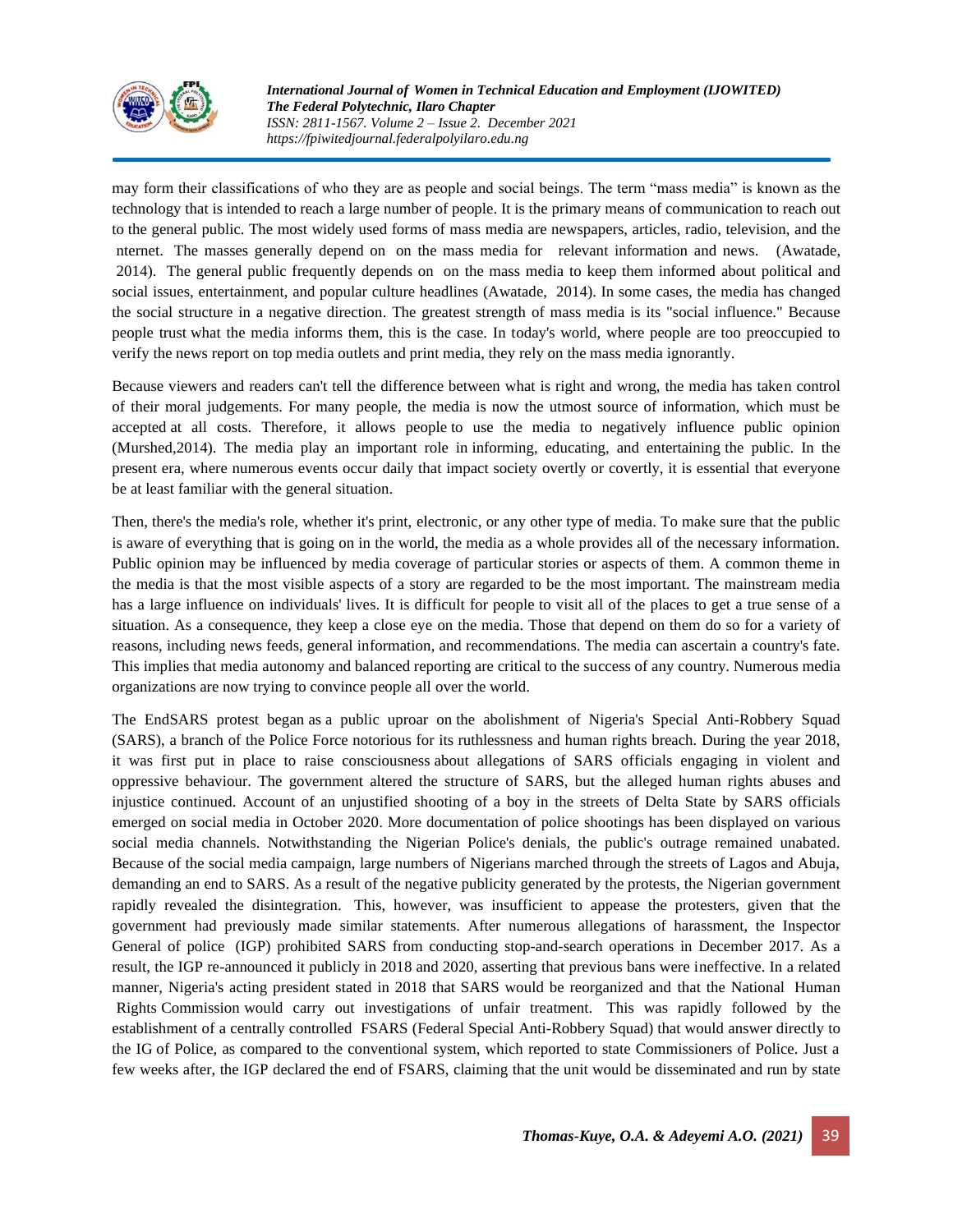

*International Journal of Women in Technical Education and Employment (IJOWITED) The Federal Polytechnic, Ilaro Chapter ISSN: 2811-1567. Volume 2 – Issue 2. December 2021 https://fpiwitedjournal.federalpolyilaro.edu.ng*

commissioners (Olatunji 2020). As a result of previous human rights violations and grievances, the protesters' list of complaints grew. They are now requesting recompense for victims of SARS violence, providing training for police officers, and the prosecution of SARS directors who have been allegedly involved. Because of the #EndSARS protests, global leaders like UN Secretary-General António Guterres and US Secretary of State Mike Pompeo tweeted their endorsement for an end to SARS.

The analysis is centred on the utilization and gratifications theory (Katz *et al*., 1974) that describes the connection between viewers and how they use media. It offers an innovative theoretical strategy in the initial phases within each new mass communication channel, such as newspaper articles, radio, and television, as well as the Internet. It asserts that the viewers are effective and that its media use is goal-centred; media users actively sought out media that satisfies their expectations rather than being passive (Diddi and LaRose, 2006). Individuals are rational and assertively self-aware beings who impact the influence of the media on them while also unknowingly making sense of media content from their perspective. The theory also proposes that viewers have possible alternatives for satisfying their needs and that their use or selection of a particular type of media (e.g., newspaper, radio, television, or internet or a particular program (e.g., newspaper column, radio program, tv station, or website) is to satisfy their requirements, wants, or intentions (Katz *et al*., 1974; Peirce, 2007).

# **2. Materials and Methods**

The survey research design was used in the study. The survey research design was chosen since data was collected using a structured questionnaire, which did not require any variable modification in the study. The research was carried out in the Ojoo area of Akinyele Local Government. The area was chosen because the protest had a significant impact, with several properties, including the Ojoo Police Station, being destroyed. The study's respondents were chosen using a random sampling technique. For this study, 120 people were chosen at random. For data gathering, a structured questionnaire was used. Section A of the questionnaire includes demographic information about respondents like age, gender, marital status, tribe, and religious affiliation. The second section of the questionnaire focused on the EndSARS mass demonstrations.

## **3. Results**

**Table 1:** Demographic Characteristics

| Gender                           | Frequency | Percent |  |
|----------------------------------|-----------|---------|--|
| Male                             | 76        | 63.3    |  |
| Female                           | 44        | 36.7    |  |
| Age (Years)                      |           |         |  |
| $18-25$ years                    | 39        | 32.5    |  |
| $26-35$ years                    | 37        | 30.8    |  |
| 36-45 years                      | 34        | 28.3    |  |
| 46-55 years                      | 10        | 8.4     |  |
| <b>Educational Qualification</b> |           |         |  |
| Primary School Cert              | 5         | 4.1     |  |
| O'Level/SSCE                     | 18        | 15.0    |  |
| <b>OND/NCE</b>                   | 71        | 59.2    |  |
| <b>BSC/HND</b>                   | 26        | 21.7    |  |
| Religion                         |           |         |  |
| Christianity                     | 59        | 49.2    |  |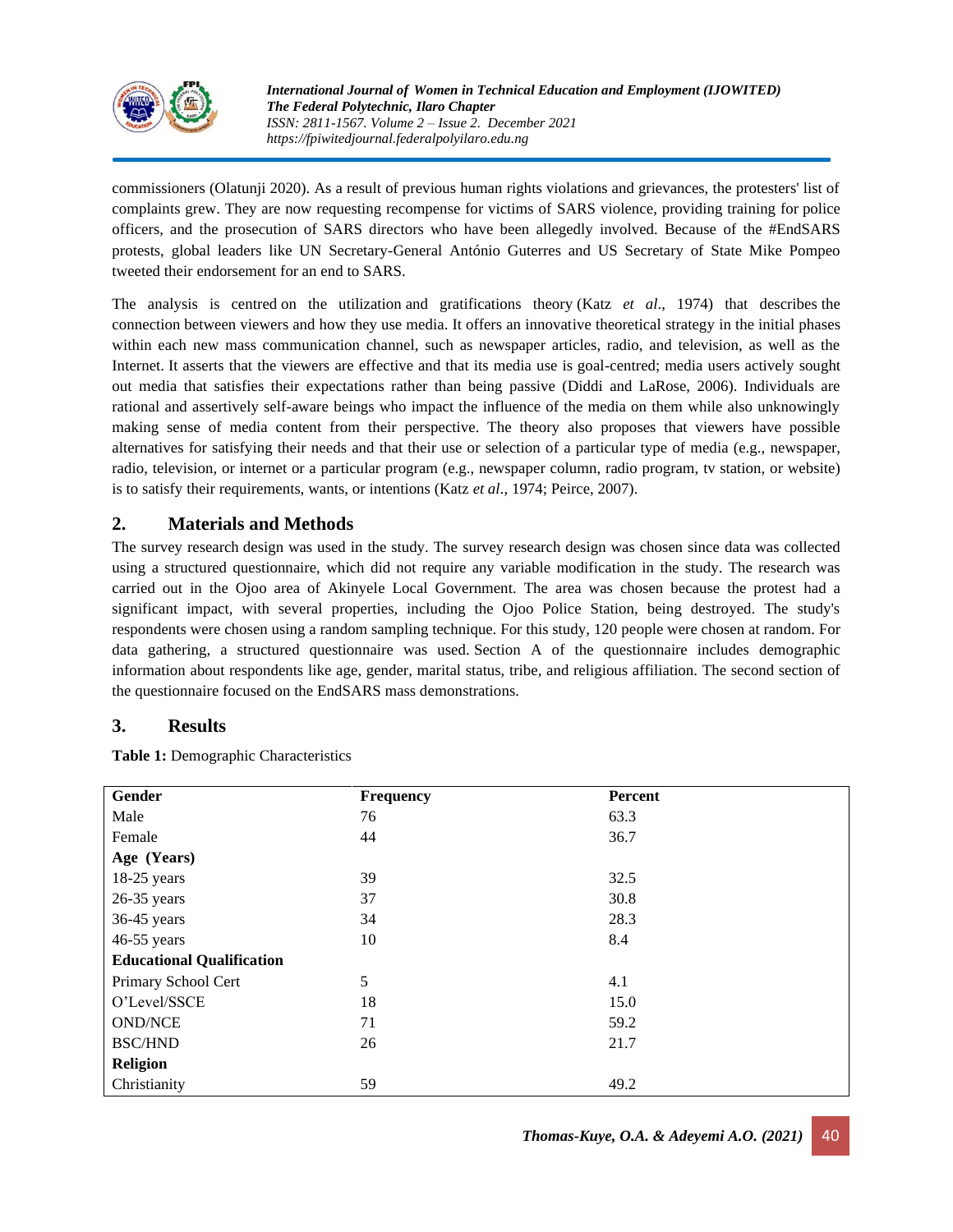

*International Journal of Women in Technical Education and Employment (IJOWITED) The Federal Polytechnic, Ilaro Chapter ISSN: 2811-1567. Volume 2 – Issue 2. December 2021 https://fpiwitedjournal.federalpolyilaro.edu.ng*

| Islam        | 52  | 43.3  |
|--------------|-----|-------|
| Traditional  | 9   | 7.5   |
| <b>Tribe</b> |     |       |
| Yoruba       | 70  | 58.4  |
| Igbo         | 13  | 10.8  |
| Hausa        | 37  | 30.8  |
| <b>Total</b> | 120 | 100.0 |

Based on the demographic attributes of the respondents,  $76 (63.3\%)$  are male, while 44  $(36.7\%)$  are female. Additionally, 39  $(32.5\%)$  are between the ages of 18-25, 37  $(30.8\%)$  are between the ages of 26-35, 34  $(28.3)$ are between the ages of  $36-45$  years, and  $10$   $(8.4\%)$  are between the ages of 46-55 years. This suggests that there are ailot of young people among the respondents. According to the respondents' academic qualifications, 71 (59.2%) have OND/NCE, 26 (21.7%) have BSC/HND, and 18 (15.0%) have O'Level/SSCE certificates.

**Table 2:** Opinion on EndSARs Protest

| S/N | <b>Statement</b>                                                   | Yes         | N <sub>0</sub> |
|-----|--------------------------------------------------------------------|-------------|----------------|
|     |                                                                    |             |                |
|     |                                                                    |             |                |
|     | Did you take part in the EndSARs protest?                          | 53 (44.2%)  | 67 (55.8%)     |
| 8   | Do you think the media created awareness for it?                   | 117 (97.5%) | 3(2.5%)        |
| 9   | Did the media make the world know the severity of brutality        | 86 71.6%)   | 34 (28.3%)     |
|     | faced by Nigerian citizens?                                        |             |                |
| 10  | Did the campaign against police brutality spread fast due to the   | 110 (91.6%) | $10(8.4\%)$    |
|     | media's involvement?                                               |             |                |
| 11  | Do you think the media enable citizens to freely express their     | 103 (85.8%) | $17(14.1\%)$   |
|     | opinion on EndSARs?                                                |             |                |
| 12  | Do you think that the media help people in shaping their           | 100(83.3%)  | 20 (16.7%)     |
|     | opinions?                                                          |             |                |
| 13  | Media is an integral part that makes the world heard of the police | 94 (78.4%)  | 26 (21.7%)     |
|     | brutality and EndSARs                                              |             |                |
| 14  | Do you think without the media's involvement, the                  | 91 (75.9%)  | 29 (24.2%)     |
|     | awareness/campaigns would have had a fast response from the        |             |                |
|     | government?                                                        |             |                |

Based on the respondents' opinions on the EndSARs protest, 53 (44.2%) asserted that they took part in the protest, whereas 67 (55.8%) asserted that they did not take part,  $117$  (97.5%) asserted that they believe the media created awareness for it, while  $3$  (2.5%) asserted otherwise, and 86 (71.6%) claimed that the media made the world conscious of the severity of police abuse encountered by citizens of Nigeria; 103 (85.8%) of the respondents believe the media empowered citizens to readily express their opinions on EndSARs, while 17 (14.1%) believe the media enable citizens to spontaneously express their opinions on EndSARs, 94 (78.4%) of respondents said the media plays a critical role in raising awareness about police abuse and EndSARs, and 91 (75.9%) said the government would have responded immediately to the protests even if the media had not been involved.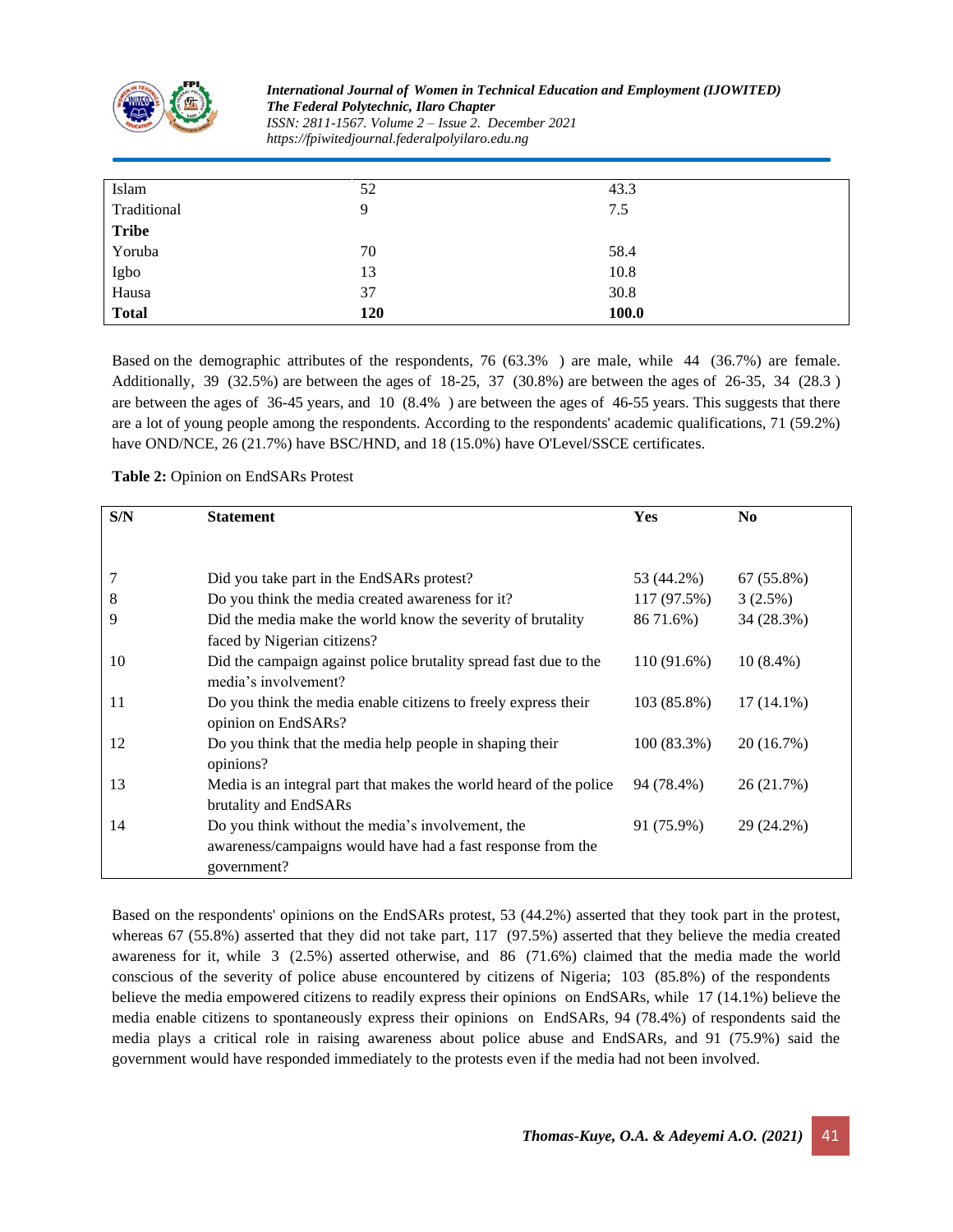

#### **Impact of Mass media in shaping peoples' opinion**

#### **Table 3:** Pearson Correlations

|                                  |                            | Mass Media | Peoples' Opinion |
|----------------------------------|----------------------------|------------|------------------|
| Mass Media                       | <b>Pearson Correlation</b> |            | $.181*$          |
|                                  | $Sig. (2-tailed)$          |            | .048             |
|                                  | N                          | 120        | 120              |
| Peoples' Opinion Sig. (2-tailed) | Pearson Correlation        | $.181*$    |                  |
|                                  |                            | .048       |                  |
|                                  | N                          | 120        | 120              |

\*. Correlation is significant at the 0.05 level (2-tailed).

The impact of mass media in shaping people's opinions was tested using Pearson correlation. The result indicates a positive significant correlation between mass media and public opinion ( $r = .181$ ,p $< .05$ ), implying that mass media positively significantly influence the opinion of people.

## **4. Discussion**

The study investigated the EndSARs protest as a case study to analyze the influence of mass media on shaping people's opinions. A total number of 120 people were selected at random from the Ojoo area of Akinyele Local Government. According to the study results, many of the respondents are young people and more than 40% of them participated in the EndSARs protest. The majority of them think that the media played an important role in disseminating information about the EndSARs protest and in influencing their views. The result of the hypothesis revealed that mass media has a positive and significant impact on people's opinions. This finding is consistent with the findings of Bode (2016) and Molaei (2017) both asserted that social media is rapidly evolving as an important source of news, contributing to a well-informed populace. Premised on the findings of this study, it is suggested that citizens use the mass media appropriately for important information and that the government encourage freedom of expression among the citizens.

## **5. Conclusion**

This study concludes that mass media influences and shapes people views and opinions. The mass media is very powerful, and the majority of the masses rely on it for information. As a result, most people take whatever they see or hear from the mass media as valid information even without further investigation. The media serves as a channel of information distribution and dissemination to the public and as a result, goes a long way to influence and shape people's opinions about events.

## **References**

Awatade, M. (2014). Media And Social Change: Current Trends In India www.srjis.com